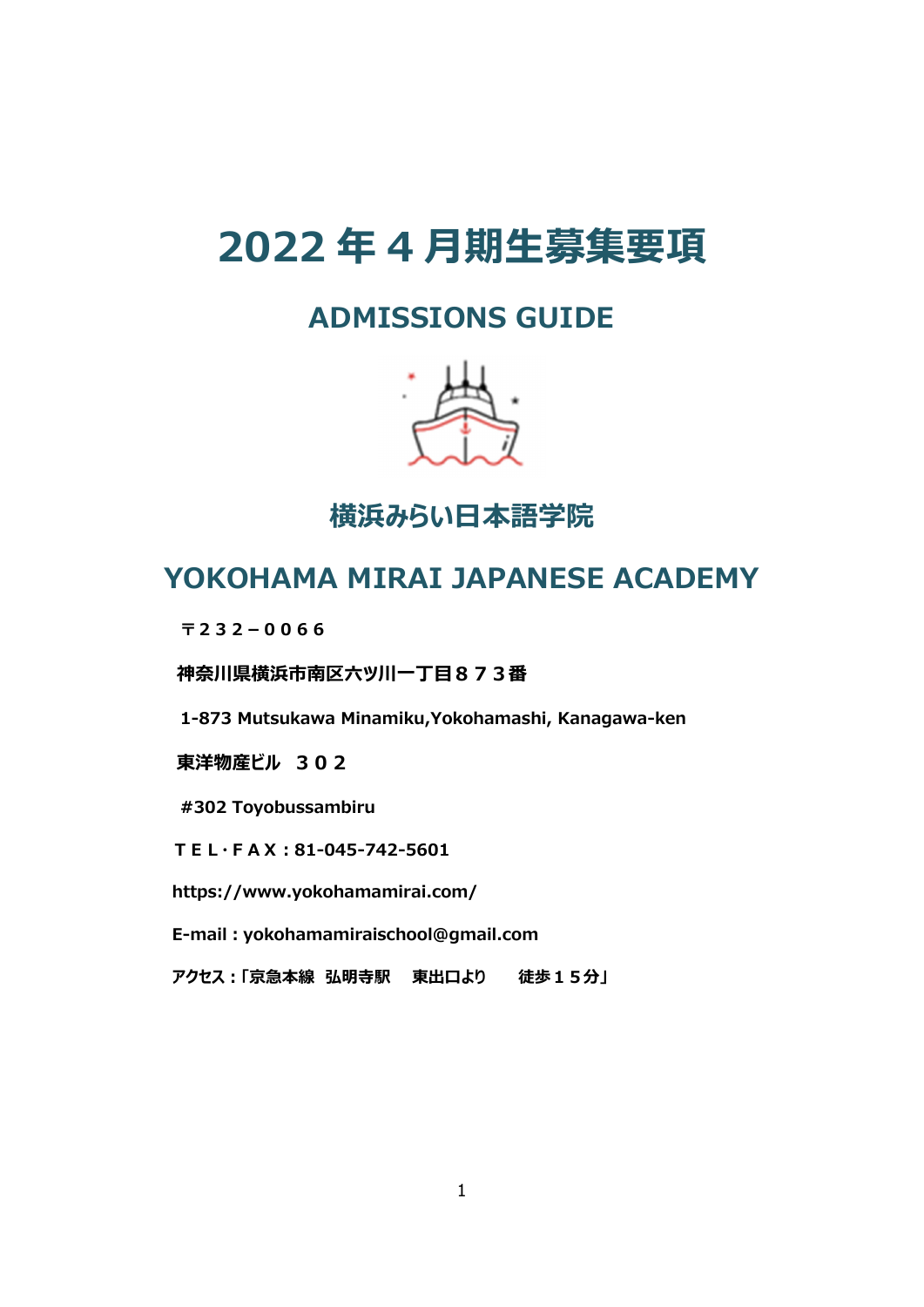### **1.募集コース / Application course**

| 修業年限                       | 入学期                               | 週間授業時間数               |
|----------------------------|-----------------------------------|-----------------------|
| Period commercial business | Date of entry                     | Lesson hours per week |
| 2年進学コース<br>2 years Course  | 2022年4月1日<br>Year<br>month<br>dav | 20 時間<br>Time         |

#### **2.⼊学資格 / Admission Requirements**

- (1) 通常の課程における 12 年の学校教育を修了した者、⼜はそれに準ずる者 Individuals who have completed 12 years of ordinary school education or the equivalent
- (2) ⽇本語学習歴 150 時間以上の者(⽇本語能⼒試験 N5 以上⼜は J. TEST F 級以 上、⼜は NAT-TEST 5 級以上の者が望ましい) In addition to (1), individuals are required to have 150 hours or more of Japanese-language training (and preferably have passed N5 or higher of the Japanese-Language Proficiency Test, Level F or higher of the J. TEST, or Level 5 or higher of the NAT-TEST)
- (3) 在学中にかかるすべての経費の支払能力のある者 Those who have ability to pay all expenses incurred during their studies

#### **3.出願書類 / Documents required**

| (1) 本人 (入学志願者) が用意する書類 Documents to be provided by the applicant |                                                                                                               |                                                                                                                                                                                                                                                                                                                                                    |
|------------------------------------------------------------------|---------------------------------------------------------------------------------------------------------------|----------------------------------------------------------------------------------------------------------------------------------------------------------------------------------------------------------------------------------------------------------------------------------------------------------------------------------------------------|
| 出願書類 (Application Materials)                                     |                                                                                                               | 注意事項 (Instructions)                                                                                                                                                                                                                                                                                                                                |
| 1                                                                | 入学願書<br>application form                                                                                      | 必ず入学志願者本人が自書してください<br>This form is to be completed by the<br>applicant                                                                                                                                                                                                                                                                             |
| 2                                                                | 履歴書<br>Resume (for certificate<br>application; for students)                                                  | 「履歴書」は母国語で記入し、留学理由は日本語訳<br>を添付してください<br>please write your resume in your first<br>language and a reason of a study abroad<br>please write in Japanese                                                                                                                                                                                              |
| 3                                                                | 最終学歴となる学校の卒業証書<br>Certificate of Graduation                                                                   | 大学(又は短大)を卒業又は卒業見込みの者は、<br>卒業証書、学位証書又は卒業見込み証明<br>書及び成績証明書も提出してください<br>Individuals who have graduated or expect<br>to graduate from a university (or junior<br>college) should submit their certificates of<br>graduation (or expected graduation) or<br>diploma, and transcripts                                                                    |
| 4                                                                | 日本語能力を証明するもの<br>(a 又は b のいずれか)<br>A document showing the<br>applicant's Japanese-language<br>ability (a or b) | a. 日本語能力試験等の成績結果<br>A certificate showing the test results of<br>a Japanese-language exam, such as the<br>Japanese-Language Proficiency Test,<br>needs to be submitted<br>b. 日本語教育機関発行のもの<br>A document showing the applicant's<br>Japanese-language proficiency issued by<br>a Japanese-language educational<br>institution needs to be submitted |
| 5                                                                | パスポートのコピー (所持者のみ)<br>Passport copy (if you have a valid)                                                      | 顔写真のページのコピーを提出してください<br>Submit a copy of the page photo                                                                                                                                                                                                                                                                                            |
| 6                                                                | 写真 4 枚 (縦 4cm ×横 3cm)<br>Four photos (4 cm high $\times$ 3 cm wide)                                           | 正面無帽・無背景、3カ月以内に撮影したもの<br>Taken photos within the three months                                                                                                                                                                                                                                                                                      |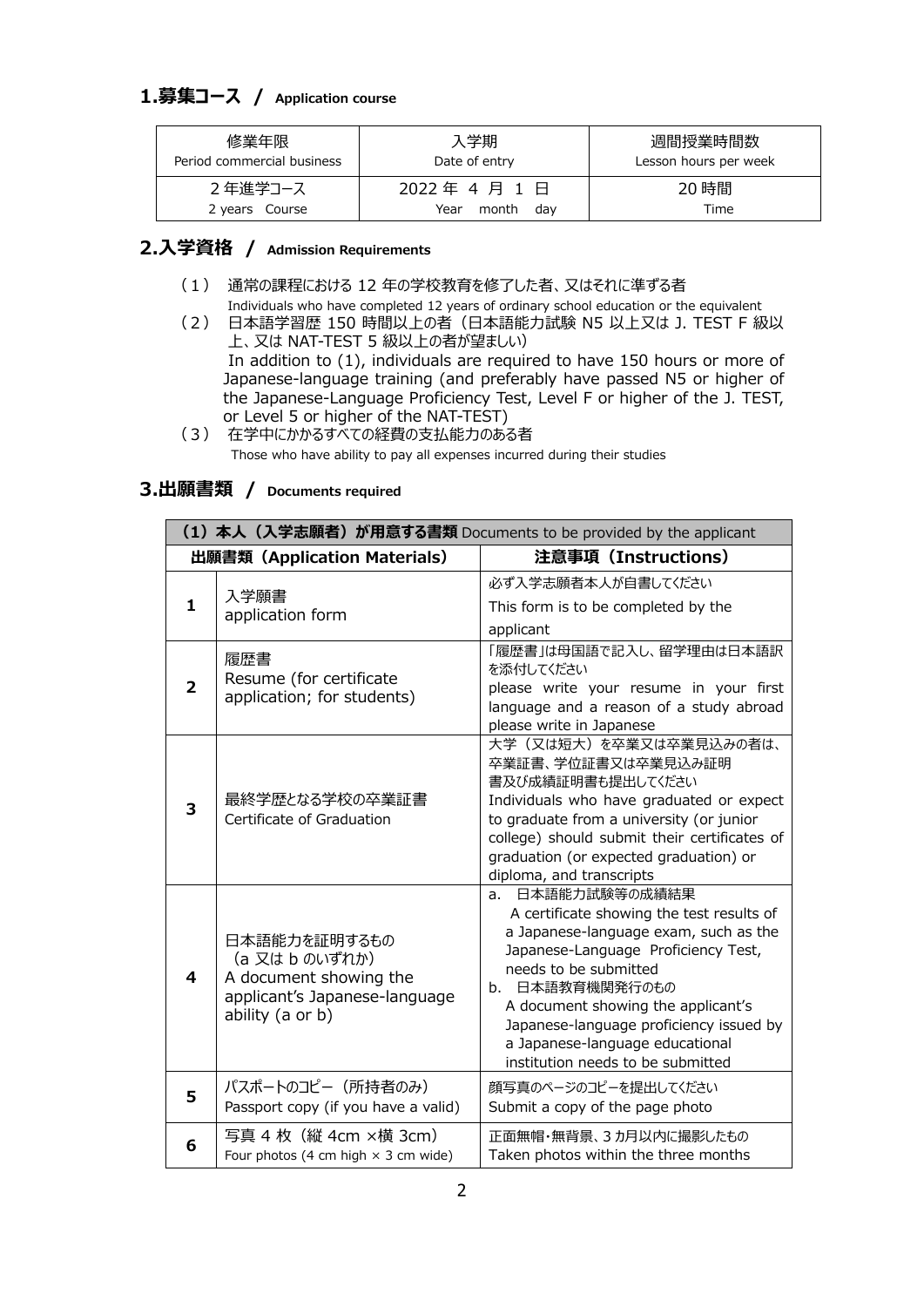| (2) 経費支弁者が用意する書類 Documents to be provided by the financial provider                                                                                         |                                                                                                             |                                                                                                                                                                                                                                                                                                                                                                      |
|-------------------------------------------------------------------------------------------------------------------------------------------------------------|-------------------------------------------------------------------------------------------------------------|----------------------------------------------------------------------------------------------------------------------------------------------------------------------------------------------------------------------------------------------------------------------------------------------------------------------------------------------------------------------|
|                                                                                                                                                             | 書類 Documents                                                                                                | 注意事項 (Instructions)                                                                                                                                                                                                                                                                                                                                                  |
| 7                                                                                                                                                           | 経費支弁書<br>Agreement to pay expenses                                                                          | 支弁者本人が自書してください<br>This form is to be completed by the<br>applicant's financial provider                                                                                                                                                                                                                                                                              |
| 8                                                                                                                                                           | 親子関係、親族関係を証明する書類<br>※出生証明書,親族関係公証書等<br>Document verifying the parent-<br>child or other family relationship | 志願者と親族関係を証する書類を提出してください<br>A document verifying the applicant's<br>familial relationship to the<br>financial provider needs to be submitted                                                                                                                                                                                                                          |
| 9                                                                                                                                                           | 預金残高証明書<br>(原本)<br>Bank balance certificate<br>(Original)                                                   | 支弁者本人名義の銀行等の預金残高証明書<br>資産形成に至る過去 3 年間の銀行通帳コピーを提<br>出してください<br>A certificate showing the balance of the financial<br>provider's account at a bank or other financial<br>institution and a copy of his/her bank passbook<br>for the past three years showing the<br>accumulation of his/her assets need to be<br>submitted                                             |
| 10                                                                                                                                                          | 在職証明書又は職業証明書<br>Certificate of employment or<br>occupation                                                  | 「在職証明書」(会社の所在地、代表者氏名が明<br>記されたもの) 会社経営者・個人営業者は「登記簿<br>謄本」<br>A certificate of employment (showing the<br>address of the company and the name of<br>the company's representative) needs to be<br>submitted<br>If the financial provider is a company<br>manager or self-employed, he/she will<br>need to provide a certified copy of his/her<br>business registration |
| 11                                                                                                                                                          | 給与支払証明書及び納税証明書等<br>Wage certificate, tax payment<br>certificate, etc.                                       | 支弁者の個人収入を証明するものを提出してください<br>(過去 3 年分)<br>Please submit a document certifying the<br>personal income of the financial provider<br>(for the past three years).                                                                                                                                                                                                         |
| (3)                                                                                                                                                         | その他                                                                                                         |                                                                                                                                                                                                                                                                                                                                                                      |
| 1.指定された出願書類以外にその他必要書類を提出していただく場合があります。<br>Some applicants may be asked to submit additional documents not included<br>in the standard application materials |                                                                                                             |                                                                                                                                                                                                                                                                                                                                                                      |
| 2.出願書類を日本語以外で作成する場合は、日本語訳を添付してください。<br>If the form is completed in a language other than Japanese, it must be accompanied                                   |                                                                                                             |                                                                                                                                                                                                                                                                                                                                                                      |

by a Japanese translation

## **4.学費** / **Fees**

| 納入金項目                     | 第一年次納入金額       | 第二年次納入金額        |
|---------------------------|----------------|-----------------|
| Payment item              | When enrolling | the Second year |
| 選考料 Application fee       | 20,000円        |                 |
| 入学金 Admission fee         | 40,000円        |                 |
| 授業料 Tuition fee           | 630,000円       | 630,000円        |
| 教材費 Teaching material fee | 20,000円        | 20,000円         |
| 施設設備費 Facilities fee      | 60,000円        | 60,000円         |
| 合計 Total                  | 770,000円       | 710,000円        |